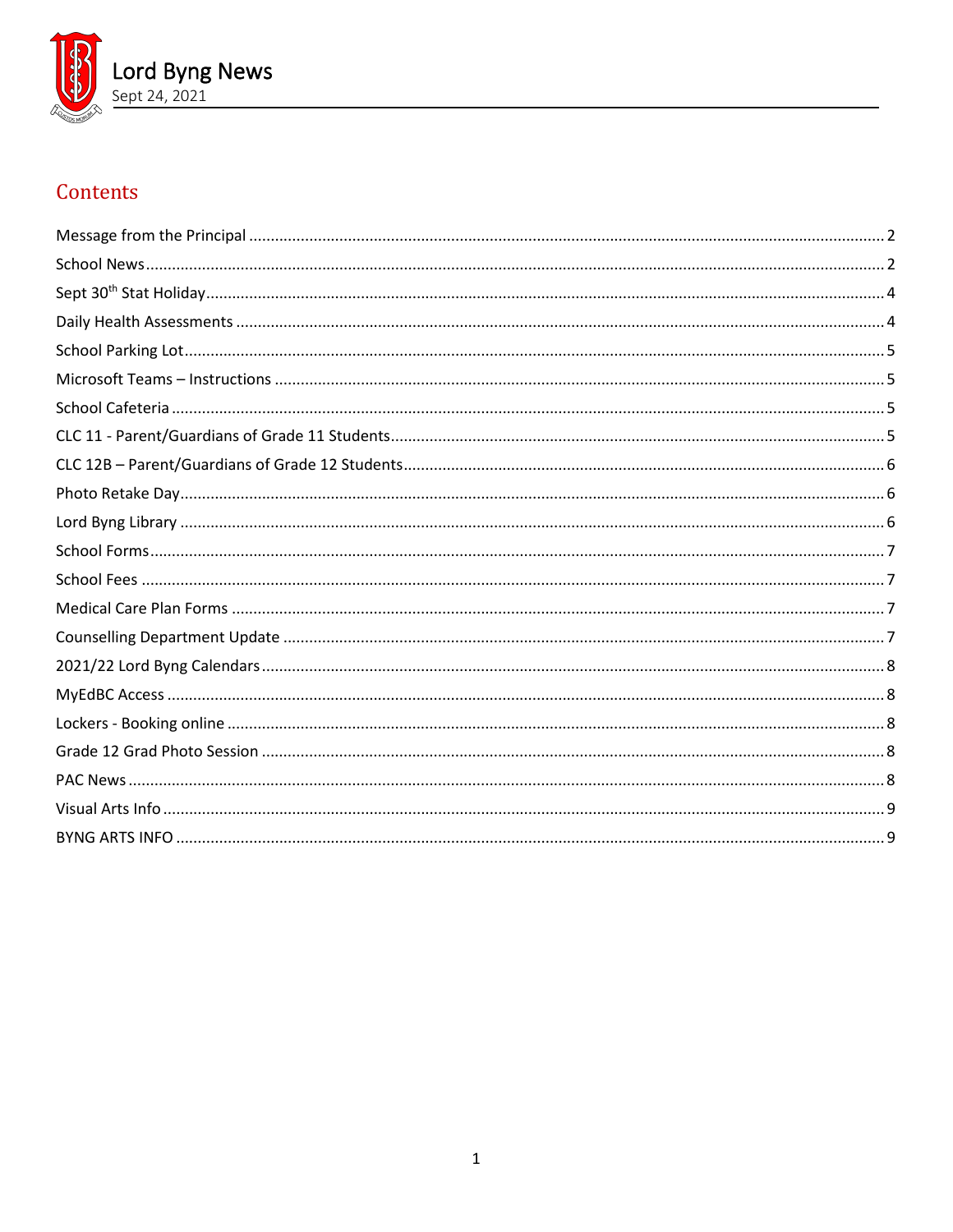# <span id="page-1-0"></span>**Message from the Principal**

Dear Lord Byng Parents, Students and Community Members,

A big thank you to our amazing PAC chairs Kirsten McAllister and Tammy Baltz for hosting our first PAC meeting on the year that was held on Wednesday night!

The meeting was a great opportunity for the Byng Educational Leadership Team to meet parents for the first time in the school year and to share some of the exciting news and updates about our school. One of the major highlights that was announced at the meeting is the news that we are in the final stages of our seismic upgrade program at the school. The main gym should be open for student use in the early October, our auditorium is now almost ready for use and our shops are already up and running. There are several final projects that need to be completed including the installation of a sound system and lighting panel in our auditorium.

Once again, we would like to thank the PAC and the generosity of the Byng parent community for all the support that you have given us to enhance the work that has been completed by the seismic project and will benefit all our students at Byng for years to come.

Have a great weekend!

Mr. Wilmann

## <span id="page-1-1"></span>**School News**

Thank you for continuing to provide a truly rich and engaging environment for all our students during the past two weeks of school start up.

As a result of your efforts the school is now vibrant, alive, and full of energy and has led to creating a truly positive Cl**imate, Culture and Community for all Byng students to learn and to thrive and to develop as Educated Citizens. Among the Four Pillars of Learning:**

- **Social and Emotional Leaning**
- **Inclusion and Diversity**
- **Student Engagement**

The Fourth Pillar of Learning **Indigenous Teaching and Learning** was fully in evidence this week with artists **Jason Taylor** and **Cyler Point** beginning their work on the new school gymnasium floor logo on Friday.

For those staff members that are new to Byng the school staff and students were involved in the plan to create a new floor design for the gymnasium floor in the final weeks of June 2021, completing an online survey to give their ideas on the design in consultation with both artists one Musqueam (Cyler) and one Kwakwaka'wakw (Jason).

The final decision for the design went to Byng Athletics coaches and the artist's rendering has already been placed on the front of this year's agenda book cover with a powerful description explaining the significance of the two ravens that have been included into the design. One of the ravens looks backwards reflecting the history of the school and the Musqueam land on which it sits and the other looks forward to the future in which the students at the school will work together with Indigenous peoples to build a new and better future in the spirit of **"Reconciliation"**.

As a part of that **Reconciliation** process Jason and Cyler spent their weekend working alongside the gym floor installation team to paint the artwork on the floor. This visible act of reconciliation will help our school to begin the important work of really starting to understand what reconciliation truly means for us a school, community, province, and country.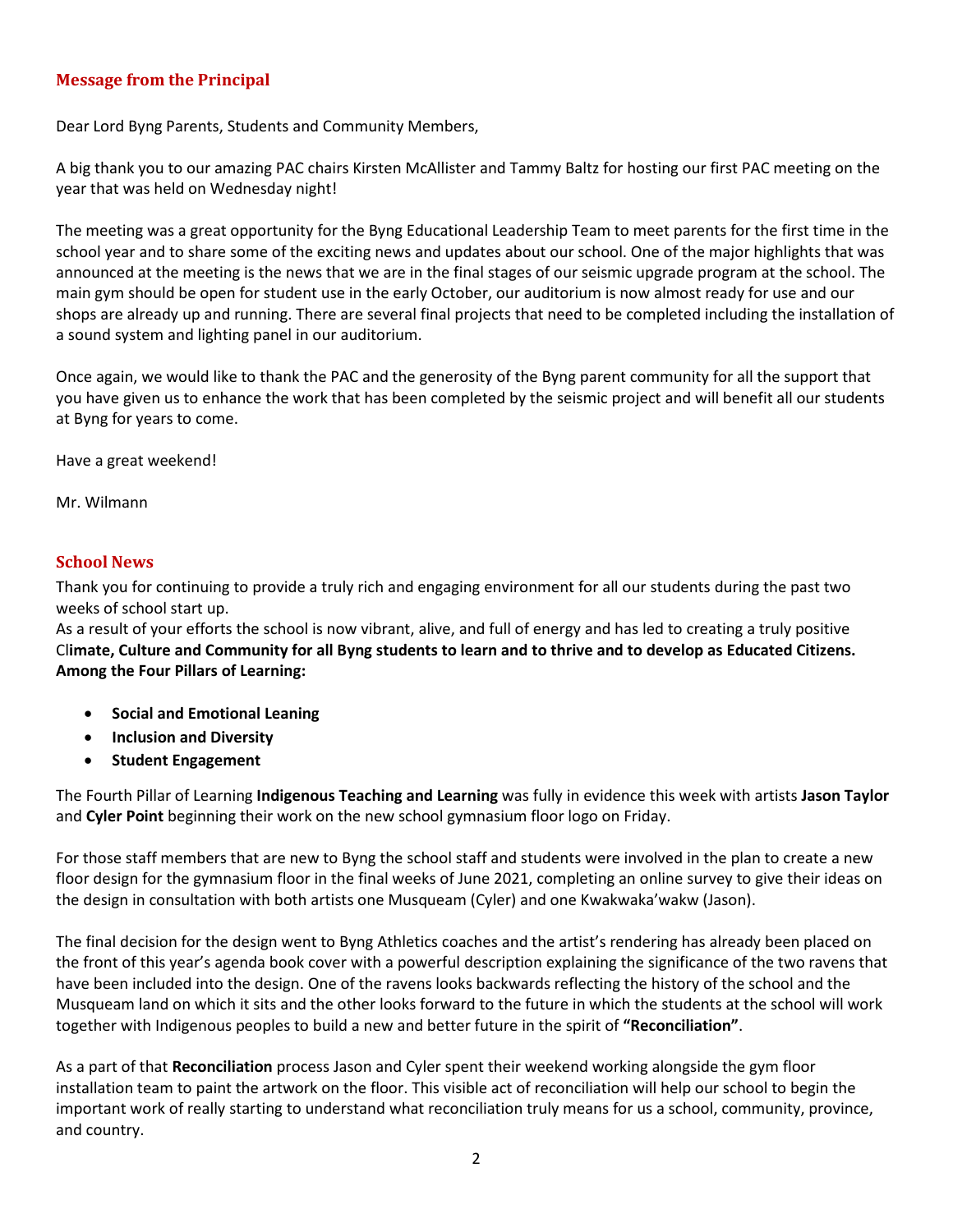To help us on that journey the National Day for Truth and Reconciliation is now set for September 30<sup>th</sup> throughout our Province and Country and schools throughout BC and many other provinces are closed for the day to allow for a **National Day of Reflection** and acknowledgement.

As a school we had planned to hold a school wide **National Reconciliation Day** on that day. This event has now been moved to September 29<sup>th</sup> during period 2 from 10:30 am to 11:45 am. **The event will be presented directly to all classes through Teams**.







Like other sports teams and organizations Byng is leading the way with its logo and gym floor design and can proudly stand alongside teams such as the BC Lions Football team that have just completed their revised new emblem for the club.

**Thanks Byng staff, students, and community for supporting our important national journey of reconciliation!!!**



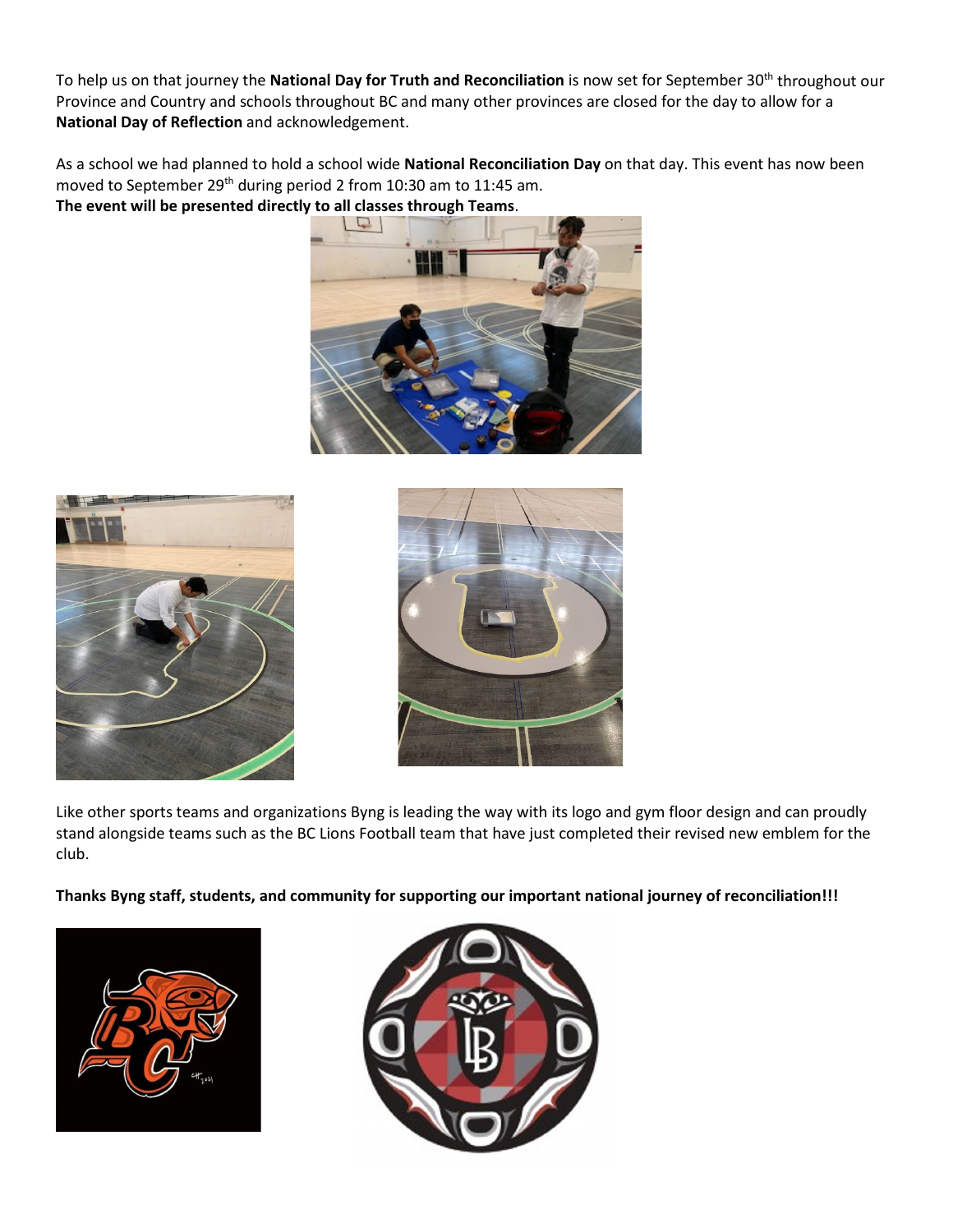## <span id="page-3-0"></span>**Sept 30th Stat Holiday**

Following federal legislation to mark September 30 as the National Day for Truth and Reconciliation, and the provincial government announcement to make it a day of commemoration, all schools and work sites in the Vancouver School District will be closed on this day. This is a day to reflect on the impact of colonialism and genocide that resulted in the establishment of the residential schools system in Canada and the deaths of countless Indigenous children.

## <span id="page-3-1"></span>**Daily Health Assessments**

All students and staff are required to complete a daily health check prior to coming to school. Students and staff who have COVID symptoms and/or feel unwell should not attend school.

Parents and caregivers are responsible for assessing their children daily before sending them to school. The  $K$  to 12 Health Check website and app is an easy way to decide if your child should attend school based on their symptoms. You can download the app on your device:

- [iOS devices \(iPhone/iPad\)](https://apps.apple.com/us/app/bc-k-12-daily-health-checker/id1547334827)
- [Android devices](https://play.google.com/store/apps/details?id=com.qp.k12App)

Daily health checklists are available here: [English,](https://www2.gov.bc.ca/assets/gov/education/kindergarten-to-grade-12/covid/daily-health-check-english.pdf) [ਪੰਜਾਬੀ](https://www2.gov.bc.ca/assets/gov/education/kindergarten-to-grade-12/covid/daily-health-check-punjabi.pdf) [,](https://www2.gov.bc.ca/assets/gov/education/kindergarten-to-grade-12/covid/daily-health-check-farsi.pdf) عرى , [简体中文](https://www2.gov.bc.ca/assets/gov/education/kindergarten-to-grade-12/covid/daily-health-check-chinese-simplified.pdf) , [繁體中文](https://www2.gov.bc.ca/assets/gov/education/kindergarten-to-grade-12/covid/daily-health-check-chinese-traditional.pdf) , [Français ,](https://www2.gov.bc.ca/assets/gov/education/kindergarten-to-grade-12/covid/daily-health-check-french.pdf) فارسی , [Tagalog](https://www2.gov.bc.ca/assets/gov/education/kindergarten-to-grade-12/covid/daily-health-check-tagalog.pdf)

# **If your child becomes ill while at school**

Any child experiencing COVID-19-like symptoms will be moved to a secluded space, such as a first-aid room or designated health room, where they will be supervised and supported by staff. Parents/guardians will be notified and advised to pick-up their child as soon as possible.

Please ensure that the school has your current contact information, including emergency contact information, to ensure timely pick-up.

#### **Wearing masks**

As required in provincial guidelines, all staff, students in grades 4 to 12 and visitors are required to wear masks in all indoor areas, including:

- At their desks
- On school buses

Exceptions include:

- A person who cannot tolerate wearing a mask for health or behavioural reasons
- A person unable to put on or remove a mask without the assistance of another person
- If the mask is removed temporarily for the purposes of identifying the person wearing it
	- If the mask is removed temporarily to engage in an educational activity that cannot be performed while wearing a mask.
- If a person is eating or drinking
- If a person is behind a barrier
	- While providing a service to a person with a disability or diverse ability (for example, a hearing impairment), where visual cues, facial expressions and/or lip reading/movements are important.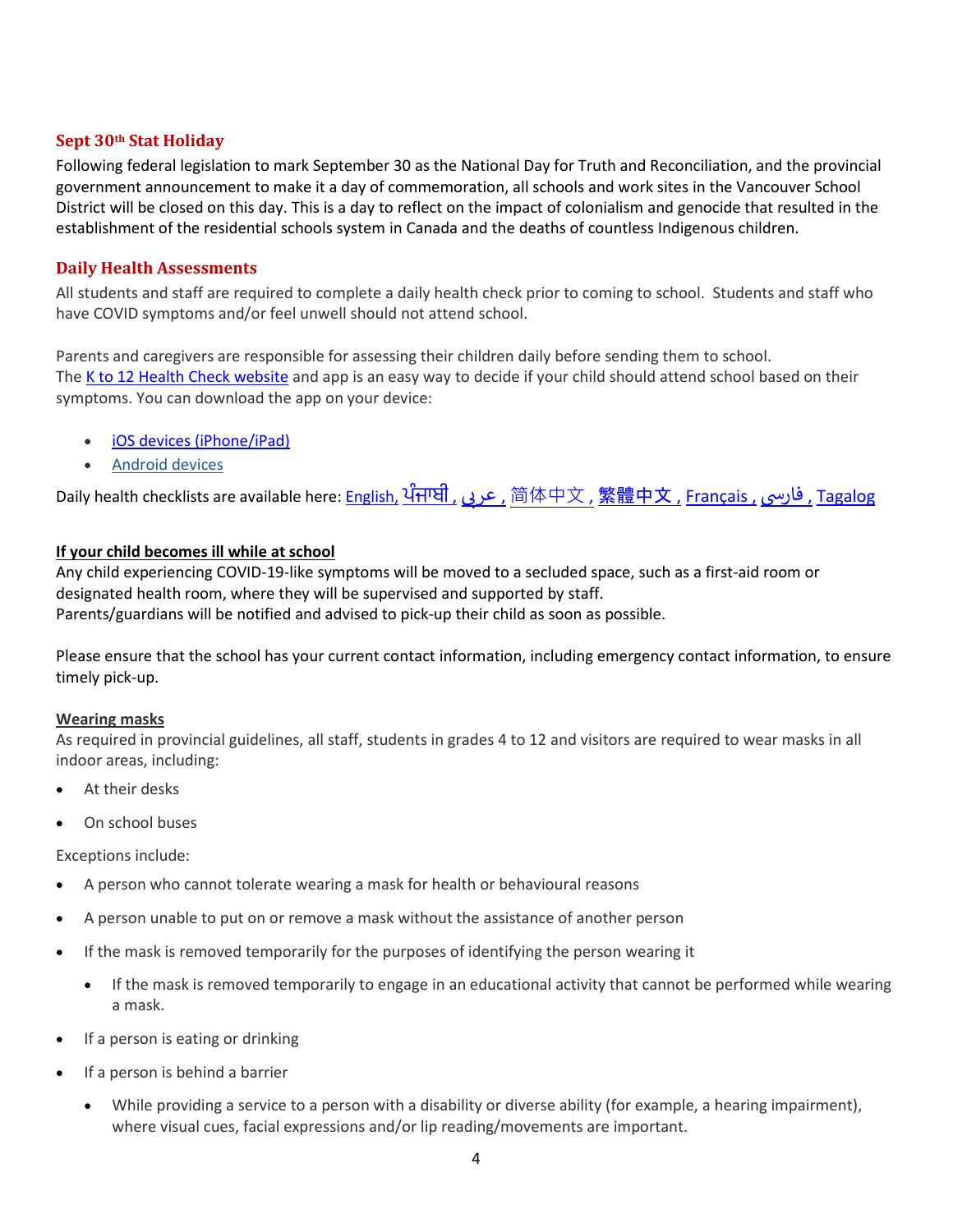## **Hand hygiene and respiratory etiquette**

School staff will continue to focus on the importance of frequent hand washing (hand sanitizing) and of proper respiratory etiquette, such as coughing/sneezing into your sleeve or into a tissue. Over the past several months the District has replaced faucets in all Vancouver schools to enable proper hand washing. Schools have also been provided with hand sanitizing stations for common areas, classrooms without sinks and at entry and exit locations.

#### **Cleaning and disinfecting schools**

Like last year, enhanced cleaning and disinfecting will take place in every school in the District. This will include ensuring that all frequently touched surfaces are cleaned and disinfected at least once every 24 hours.

## **School Visitors**

Schools in Vancouver will continue to welcome in-person visitors by appointment only. If you would like to make an inperson appointment, please contact the school directly before coming to the school. All visitors are required to wear a mask, complete a daily health check and follow all COVID-safety guidelines.

## **Keeping your distance**

Schools will continue to create space between students. This will include management of the movement of students in common areas such as hallways and stairwells to prevent crowding. Students will also be reminded to respect the personal space of others, to keep distance between themselves and others, and, to spread out as much as possible. We will also continue to take students outdoors, as much as possible, to engage in learning opportunities.

## **Ventilation**

Over the past year, significant improvements to ventilation systems have been made at all schools. This work has included making repairs and upgrades to mechanical systems, replacing and upgrading filters, setting controls to maximize the intake of outside air into learning spaces. Work has also been done to make sure windows in learning spaces can be opened to provide good ventilation.

#### **Water Fountain and Bottle Station**

The water fountain and bottle station are now open. Please bring your water bottle to school.

#### **More information**

More information about plans and guidelines to keep schools in British Columbia open and safe can be found [here.](https://www2.gov.bc.ca/gov/content/education-training/k-12/covid-19-safe-schools) The District continues to encourage everyone who is eligible, to be fully vaccinated against COVID-19. Details about vaccinations are available [here.](http://www.vch.ca/covid-19/covid-19-vaccine)

# <span id="page-4-0"></span>**School Parking Lot**

<span id="page-4-1"></span>The parking lot is for **STAFF only**. Student parking, or student drop off/pick up is **not permitted**.

# **Microsoft Teams – Instructions**

<span id="page-4-2"></span>Getting Started with Microsoft Teams Instructions– Please click [HERE](https://www.vsb.bc.ca/schools/lord-byng/About-Us/Publications/Documents/Microsoft%20Teams%20Sept%20Instructions.pdf)

# **School Cafeteria**

The cafeteria is open and food service is now available. Space is limited and alternate lunch spaces are being created. We are encouraging students to eat outside whenever possible.

# <span id="page-4-3"></span>**CLC 11 - Parent/Guardians of Grade 11 Students**

Dear Parent/Guardians of Grade 11 Students,

This year, your son/daughter is required to take a course called **Career Life Connections**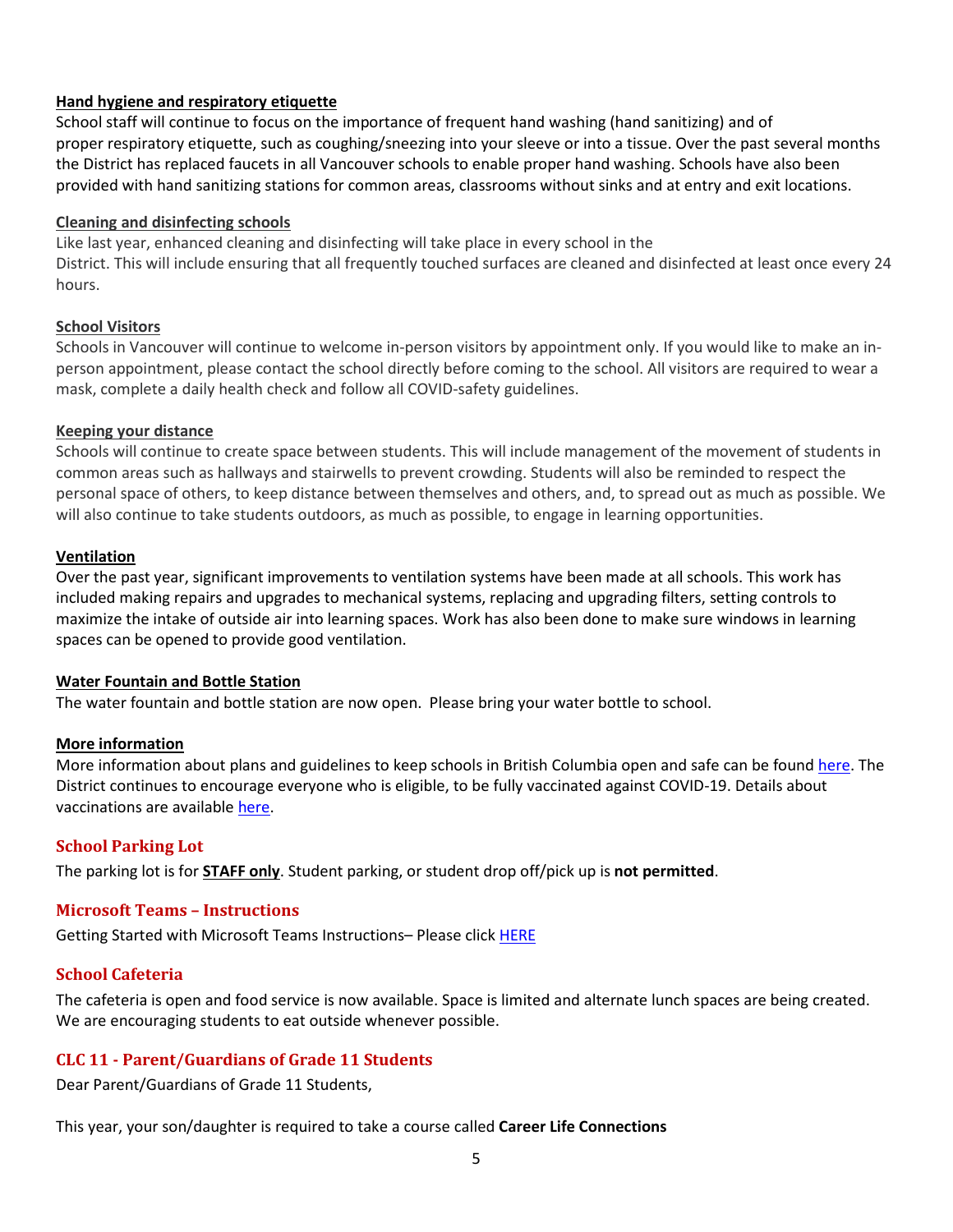**(CLC 11A)**. All Grade 11 students will complete this course online.

- CLC is a **2 credit course**.
- It is a **mandatory course**, created by the Ministry of Education, **required for graduation.**
- This will be a graded course, and it will appear on their transcript.
- This Course will be completed online by completing assignments on TEAMS.

In this course, students will:

- Think about personal life-long learning choices and post-graduation plans
- Create a career portfolio.
- Students will explore potential career paths, and post-secondary options, and develop important skills that will help them after they graduate.

Please ensure that your child checks TEAMS regularly, so that they can complete the assignments on time. The first assignment has been uploaded to TEAMS, and is **due on Friday, Oct 15th**. If you have any questions or concerns, please contact your child's teacher advisor.

**Please note, if your son or daughter does not complete this course, and receive a passing grade, they will NOT BE ABLE TO GRADUATE.** 

# <span id="page-5-0"></span>**CLC 12B – Parent/Guardians of Grade 12 Students**

Dear Parent/Guardians of Grade 12 Students,

This year, your son/daughter is required to take a course called **Career Life Connections B (CLC 12B or Capstone)**

- CLC is a **2 credit course**.
- It is a **mandatory course**, created by the Ministry of Education, **required for graduation.**
- This will be a graded course, and it will appear on their transcript.
- This course will be completed off-timetable, and your child will be working with a teacher advisor from the school, and a mentor of their choice.

In this course students will:

- Create/Design a Capstone of their choice (they began this process at the end of Grade 11 last year)
- Work with a Mentor on their Capstone
- Have periodic check-in interviews with their teacher advisor on their progress
- Present their Capstone to a panel in May, 2022.

Please ensure that your child checks TEAMS regularly for important announcements/ information about the course, and for assignments. The first assignment has been uploaded to TEAMS, and is **due on Thursday Oct 21st**. If you have any questions or concerns, please contact your child's teacher advisor.

## **Please note, if your son or daughter does not complete this course, and receive a passing grade, they will NOT BE ABLE TO GRADUATE.**

# <span id="page-5-1"></span>**Photo Retake Day**

<span id="page-5-2"></span>Photo retake day is Tuesday, Oct 19<sup>th</sup>.

# **Lord Byng Library**

We are happy to say that the library will be up and running starting Monday, September 13<sup>th</sup>. However, until further notice, the library will only accommodate a *maximum of 50% of its capacity.*

Here are some key points on how to best access the space and let students know what is available to them in the library.

**Sign out of books**: For the time being, students are free to sign out books ONLY during lunch. Over the next month or so we will see how this accommodates student needs and then adjust when necessary. We need to be mindful of capacity and current safety guidelines.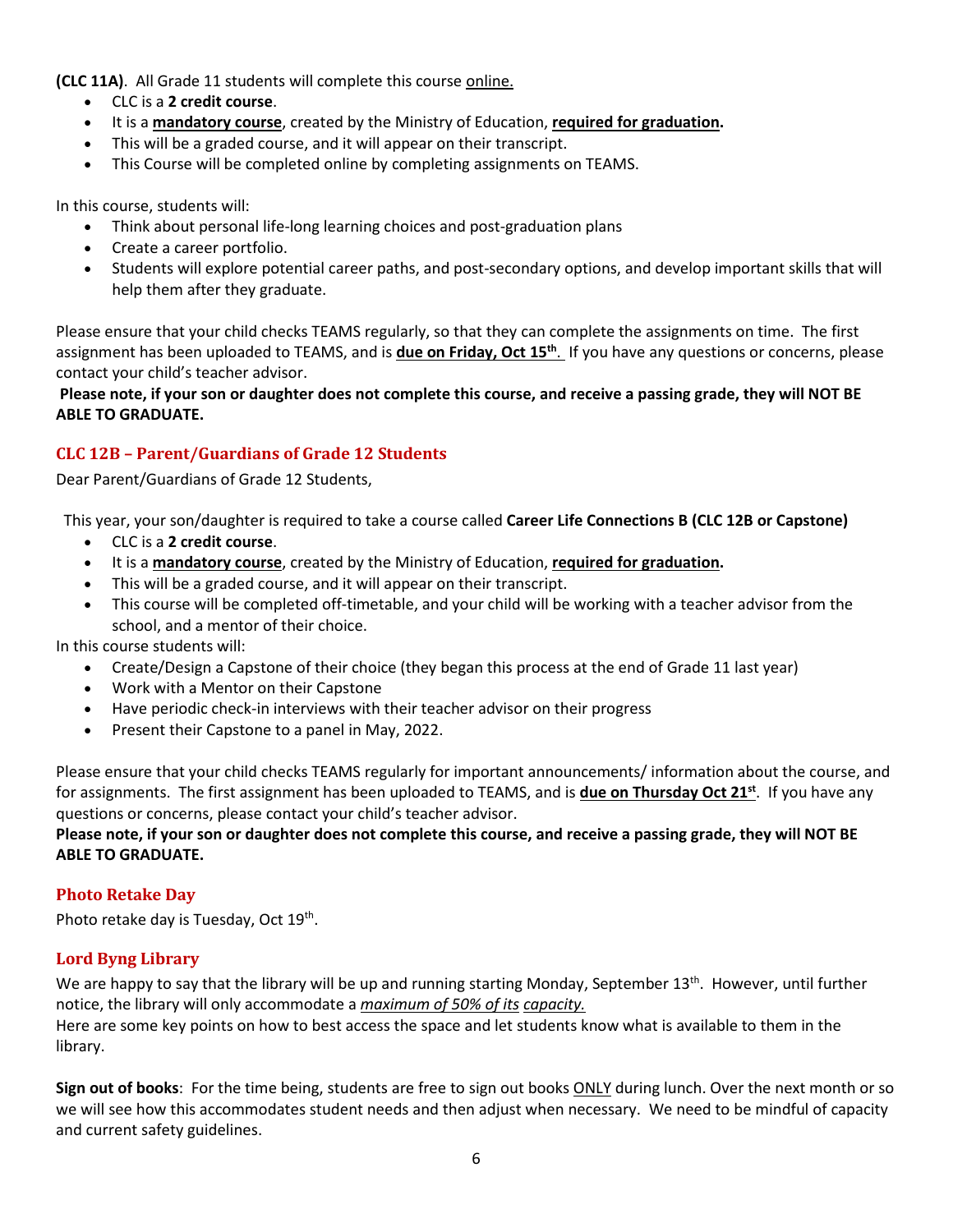**Lunch Hours:** The library will be open during lunch (11:45-12:10) for students to sign out books and print their work. There will be 3 monitors as well as a staff supervisor to assist.

Literacy is an important aspect of the school goals; therefore, we are working to create a safe space for students while ensuring they have access to books and resources throughout the coming year. Let's stay safe and have an amazing year! Ms. Rezler and Ms. Moldowan

# <span id="page-6-0"></span>**School Forms**

School forms (Media Consent, CASL, Emergency Student Reunification, Neighbourhood Excursion Consent) are now due in the school office. Student information verification forms will be published via MyEd account. Details to follow.

#### <span id="page-6-1"></span>**School Fees**

**\$ [Pay a school fee now](https://vsb.schoolcashonline.com/)** [https://www.vsb.bc.ca/Student\\_Support/General\\_Resources/school-fees/Pages/OnlinePayment.aspx](https://www.vsb.bc.ca/Student_Support/General_Resources/school-fees/Pages/OnlinePayment.aspx)

<span id="page-6-2"></span>[https://www.vsb.bc.ca/\\_layouts/vsbwww/arch/default/files/KEV-Translations/Chinese.pdf](https://www.vsb.bc.ca/_layouts/vsbwww/arch/default/files/KEV-Translations/Chinese.pdf)

#### **Medical Care Plan Forms**

If your child has a medical condition (diabetes, asthma, anaphylaxis, seizures, or any other health concerns), please have your child come to the office to pick up a medical care plan form. Forms should be returned to the school office.

#### <span id="page-6-3"></span>**Counselling Department Update**

Counsellors are assigned to students by their last name (for all grades):

A to Gr – Ms. Boyd [aboyd@vsb.bc.ca](mailto:aboyd@vsb.bc.ca) Gs to L - Ms. Radic [jradic@vsb.bc.ca](mailto:jradic@vsb.bc.ca) M to Te – Ms. Smith [msmith@vsb.bc.ca](mailto:msmith@vsb.bc.ca) Tf to  $Z$  – Ms. Birsan [ibirsan@vsb.bc.ca](mailto:ibirsan@vsb.bc.ca)

Counselling department would like to welcome Ms. Boyd to our team. Ms. Boyd is very excited about joining the Byng community and meeting all of her students.

#### **Course Changes Requests**

This was a very busy start. We hope that our students feel a bit more settled and satisfied with all of their timetables. We worked very hard on balancing all the requests along with class size and composition requirement. Please feel free to email us or come by if you still need any help with your timetable. The last day for changing courses will be next week, Tuesday, September 21.

#### **Microsoft Teams**

Counsellors will use Teams for sharing various information such as University visits, scholarships, volunteer opportunities etc. Please make sure that you are part of our Teams group. If you are not, please email your counsellor and we will add you. The name of the groups are: Grade 12 (Counselling 2021/22), Grade 11 (Counselling 2021/22), and so on.

#### **New Byng Students**

If you are a brand new student to Byng, we would like to welcome you and encourage you to come by and say hello. Our Byng Ambassadors did a welcome meet and greet as well as a school tour last week. If you need any help, or have any questions please reach out to us.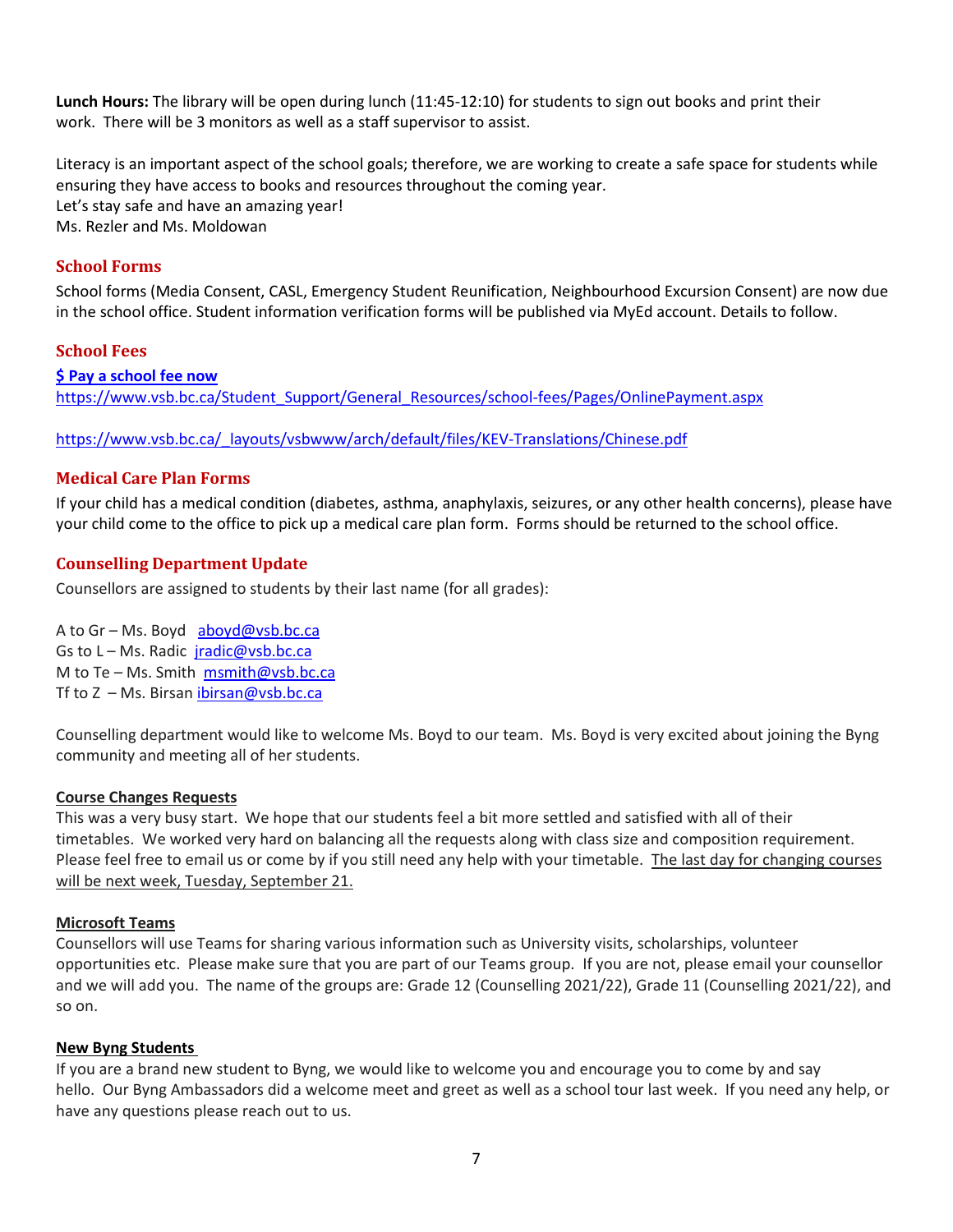## **Grade 11/12 Post-Secondary Visits**

We have advertised a number of post-secondary information sessions. All of this information is in Teams, eg. Grade 12 (Counselling 2021/22). If you are interested in these please look.

# <span id="page-7-0"></span>**2021/22 Lord Byng Calendars**

Please click [here](https://www.vsb.bc.ca/repository/SBAttachments/0f988815-fa1c-4181-b3e8-0b4f018bfc64_SecondaryCalendar2021-22Byng-Updated.pdf) (updated) to see a list of important dates for the 2021-2022 school calendar, including school opening day as well as a list of vacation days, professional development days and parent conference dates. In addition, National Day for Truth and Reconciliation is on **Thursday, September 30** and school will not be session.

## <span id="page-7-1"></span>**MyEdBC Access**

For MyEdBC, First time logging in, please click [here.](https://www.vsb.bc.ca/schools/lord-byng/About-Us/Publications/Documents/First%20Time%20Logging%20In.pdf) Grade 8's and new students will have the temporary default password Dist\$2022 when you log in and will be asked to create a new password. You will be receiving an email about this.

## <span id="page-7-2"></span>**Lockers - Booking online**

If you have put a lock on a locker that you have not signed up online, please remove it or it will be removed by the office. Sign in t[o https://byng.lockerassignment.com/](https://byng.lockerassignment.com/) to select a locker and read the Student Instructions to select locker online: Please click [HERE](https://www.vsb.bc.ca/schools/lord-byng/About-Us/Publications/Documents/Student%20Instructions%20to%20select%20locker%20online.pdf) for instructions on how to book online. If you have already selected a locker online, please put a lock on your locker to claim it by the end of September. **Otherwise, we can reassign the locker to someone else who needs it.** 

If you have signed up for a locker in the **B-Building Auditorium/Band zones**, please log in to <https://byng.lockerassignment.com/> to find your new locker number that replaced the original locker number you selected online. New batch of locker numbered 38 to 87 have been replaced the original locker numbered B97-B136; B1227-1274.

# <span id="page-7-3"></span>**Grade 12 Grad Photo Session**

Grade 12 reminder for all grads to have their grad photos taken at Artona Studios from Sept 26-30, 2021. The studio has been booked for Lord Byng students. Students need to make an appointment.

<span id="page-7-4"></span>Please see link for more info and to book your appointment:<https://artona.com/schools/BYNG/programs/graduation>

#### **PAC News**

Dear Byng families,

Thanks to everyone who was able to join us on Wednesday night for our first PAC meeting we had a great turn out. Unfortunately, our zoom account only accommodated up to 100 so for anyone who tried to join, and couldn't, we apologize. However, the meeting was recorded, and you can replay the meeting using the link below. Sincere thanks to Principal Wilmann, Vice-Principals Mr. Vulgaris and Ms. Hughes, Mr. Sandher, and Ms. Silva for their updates – lots of great information was shared. At the meeting, the PAC also approved \$20,000 to purchase a new lightboard for the recently renovated auditorium. Sincere thanks the generosity of our Byng community for making this possible.

[Lord Byng PAC Meeting Zoom Recording](https://us02web.zoom.us/rec/share/wtBxeWy3l5qv7QOXQ0xCAPuhJbNrIpwSMHK3KYPu-kr3tD6JJ0bV6TcHeovoMj0k.VgL1osIMiUPk6CqC) – Password: #LBPAC21 *Please note, zoom recordings are only available for 7 days.* 

Thanks so much for everyone who stepped up and offered to volunteer this year! We have filled all the openings we needed to fill. However, we can always use more grade 12 parent volunteers so please reach out if you can assist with grad committee this year.

Our next PAC Meeting will be on Wednesday, October 20<sup>th</sup>, 2021 via zoom.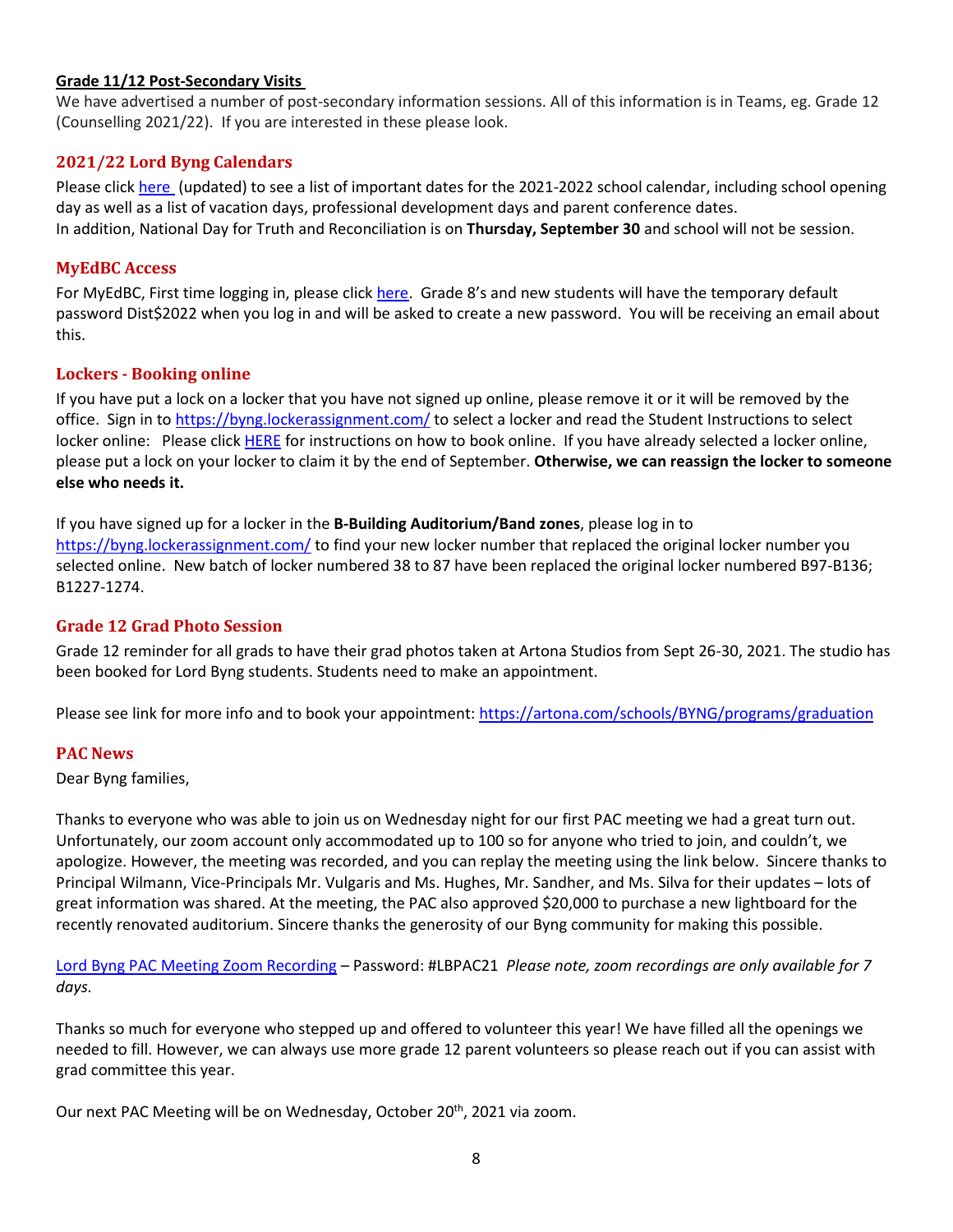For any PAC related matters please email us at [lordbyngschoolpac@gmail.com](mailto:lordbyngschoolpac@gmail.com) or visit [www.lordbyngpac.com](http://www.lordbyngpac.com/)

We look forward to connecting!

Thanks for your support,

Lord Byng PAC

## **2021/22 PAC Meeting Dates:**

October 20, 2021 November 17, 2021 January 19, 2022 February 16, 2022 April 20, 2022 May 18, 2022

## <span id="page-8-0"></span>**Visual Arts Info**

ATTENTION ARTISTS – Call for Artwork (open to the whole school)

We want to know what you have been doing all summer. Bring your artwork to the Gallery next week and submit it for the first show of the year.

We are excited to replace the current collection of boxes and sports equipment with your drawings and paintings.

Make sure to put your name and grade on the back and a way to contact you (email or phone number). This show is open to everyone.

Contact Mr. Hartley-Folz if you have any questions [\(jhartley@vsb.bc.ca\)](mailto:jhartley@vsb.bc.ca)

Congratulations to Byng Alumni – Ben Fieschi-Rose

His joint thesis project, "*The Lost Seahorse*" premiered at the 2021 edition of the Ryerson University Film Festival. It went on to win the Best Achievement in Visual Effects at the festival. It is great to see the meticulous attention to detail that he displayed while attending Byng Arts for Visual Art and Theatre has continued and grown.

The following link is an interview with Ben about his creative process: **[INTERVIEW](https://www.cjru.ca/interviews/ruff-2021-interview-with-benjamin-fieschi-rose-director-of-the-lost-seahorse/)**

Go behind the scenes with this time lapse: **[CHASM BUILD](https://youtu.be/jEN8kpphQ5s)**

View the film and others: Rent the program from the Montreal Stop Motion Festival (ends Sept 19): **[RENT THE](https://vimeo.com/ondemand/fsmm2021en/595670365)  [PROGRAM](https://vimeo.com/ondemand/fsmm2021en/595670365)**

#### <span id="page-8-1"></span>**BYNG ARTS INFO**

Byng Arts Info is now on Teams. [LINK](https://teams.microsoft.com/l/team/19%3a3REzHABwkOxk5Xl8YaaJNFrRLmkPKd7Vpjr4K9gHZUI1%40thread.tacv2/conversations?groupId=0f991a6a-610f-435e-92af-4cad2f2e7c25&tenantId=0b8a2e58-7b30-4a08-bab7-d75559e0e3a5)

We have added all Byng Arts students to our new Byng Arts Academy Info Site on Teams (speak to Mr. Hartley-Folz if you cannot access the page: [jhartley@vsb.bc.ca\)](mailto:jhartley@vsb.bc.ca).

Like last year, this site will be a place for use to share information and a link for us to come together and celebrate the creativity that we all value.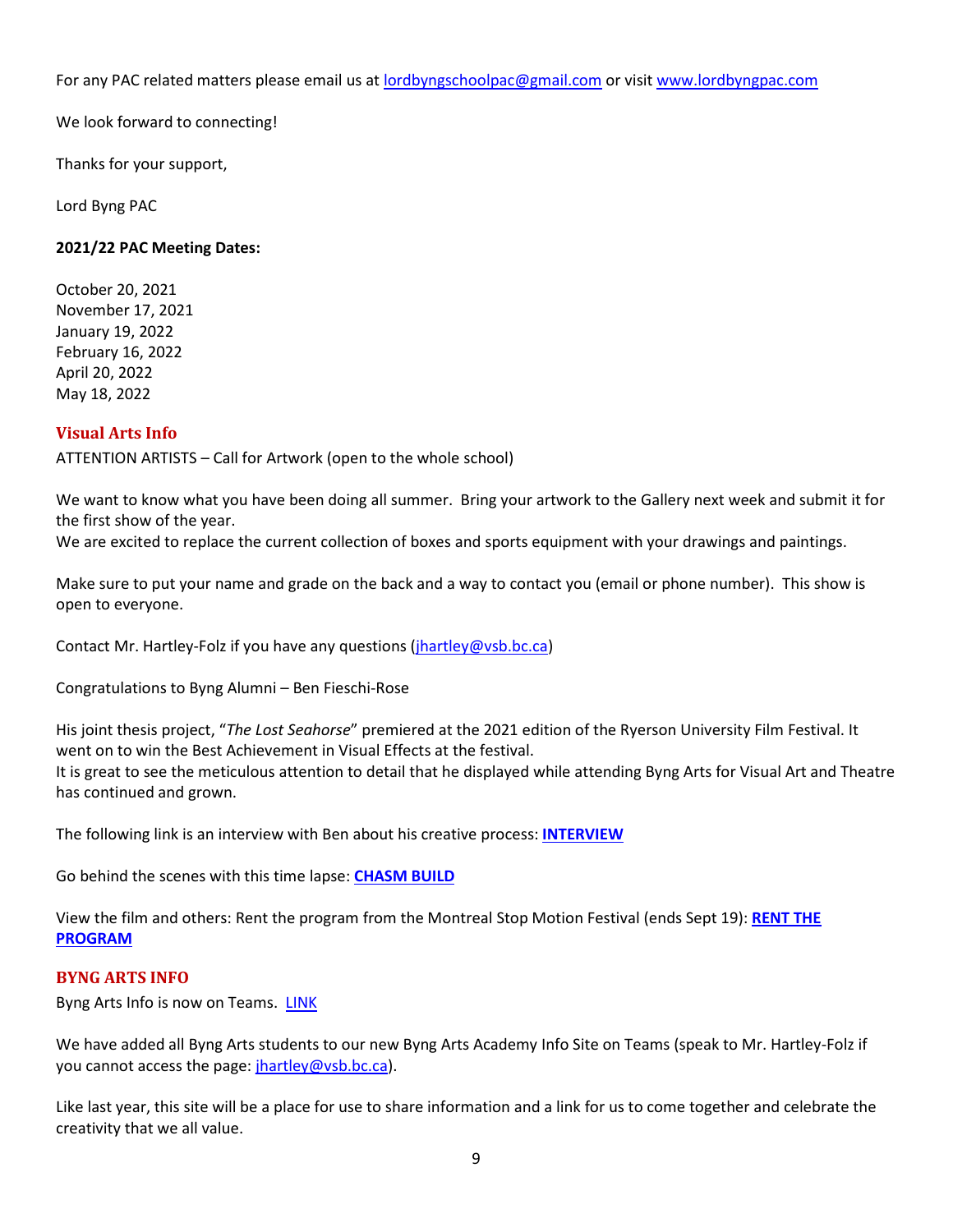One of our first themes for the online Gallery is to play with your food and re-create a piece of art with your breakfast, dinner, or lunch! On your marks, get set, MAKE!!! (Counts for Passport).



## **Byng Arts Passport: [passport.lordbyng.net](http://passport.lordbyng.net/)**

Students are expected to record their participation in school-based and community-based arts events in their Byng Arts Passport. A trip to an art gallery, music performance, film fest event or a drama performance can all contribute to our artistic development. Involvement in a performance is also a great way to grow as an artist.

This is a fun, but mandatory part of their program at Byng Arts. Byng Arts Passports are reviewed every January and May and students are expected to have recorded five or more events for each submission date.

Students should log in to their old account or register as a new user right away without delay and begin building their record of their involvement in the Arts!!!

Steps:

- 1. Log On
- 2. Upload a Profile Picture (small file size please)
- 3. Unlock a badge by uploading evidence of your activities Potential Badges:

Self-Starter Best Face Forward I Know What You Did Last Summer Play With Your Food

The passport site can be reached by click this link[: http://passport.lordbyng.net/](http://passport.lordbyng.net/)

If you are new to the Passport Site, don't worry, we will send out additional information to help get you started. For now, you can register a new account with the link above. You will receive an email to activate your account – likely it will be routed to your spam/junk folder, see the image below for help:

|        | $\equiv$ <b>M</b> Gmail |                                        |                     | try:<br>passport                                                                                                                                                    | Use the search bar to search for |  |                 |
|--------|-------------------------|----------------------------------------|---------------------|---------------------------------------------------------------------------------------------------------------------------------------------------------------------|----------------------------------|--|-----------------|
|        |                         | or click "More"                        | $\checkmark$        | passport page<br>me, Len Pelletier                                                                                                                                  | "Passport Message                |  | □ 9/19/16       |
|        | Compose                 |                                        | $\overline{\smile}$ | Passport<br>me, Ipelletier@vsb.bc.ca                                                                                                                                |                                  |  | ■ 8/29/16       |
|        | Less<br>Chats           |                                        |                     | Passport                                                                                                                                                            |                                  |  | € 5/18/17       |
| Œ<br>云 | Scheduled<br>All Mail   | and look for it in<br>your Spam folder |                     | $me, \bar{v}$ y $u_1, \bar{v}$ is $u_2, \bar{v}$ .<br>For your passport<br>me, $\sum_{i=1}^{n}$ $\sum_{i=1}^{n}$ $\sum_{i=1}^{n}$ $\sum_{i=1}^{n}$ $\sum_{i=1}^{n}$ |                                  |  | □ 10/16/16      |
|        | <b>Spam</b><br>Trash    | 53                                     | $\checkmark$        | Byng Arts Passports - On Hold<br>Coulter, Kendra, knowledge in the                                                                                                  | <b>Look for this</b>             |  | <b>©</b> Apr 27 |
|        | Receipts                |                                        | $\blacksquare$      | <b>Welcome to Passport</b><br>me, service@loadsof.space                                                                                                             | message                          |  | 5/17/17         |

If you are having trouble, come and see Mr. Hartley-Folz, mornings in the Gallery or email him a[t jhartley@vsb.bc.ca.](mailto:jhartley@vsb.bc.ca)